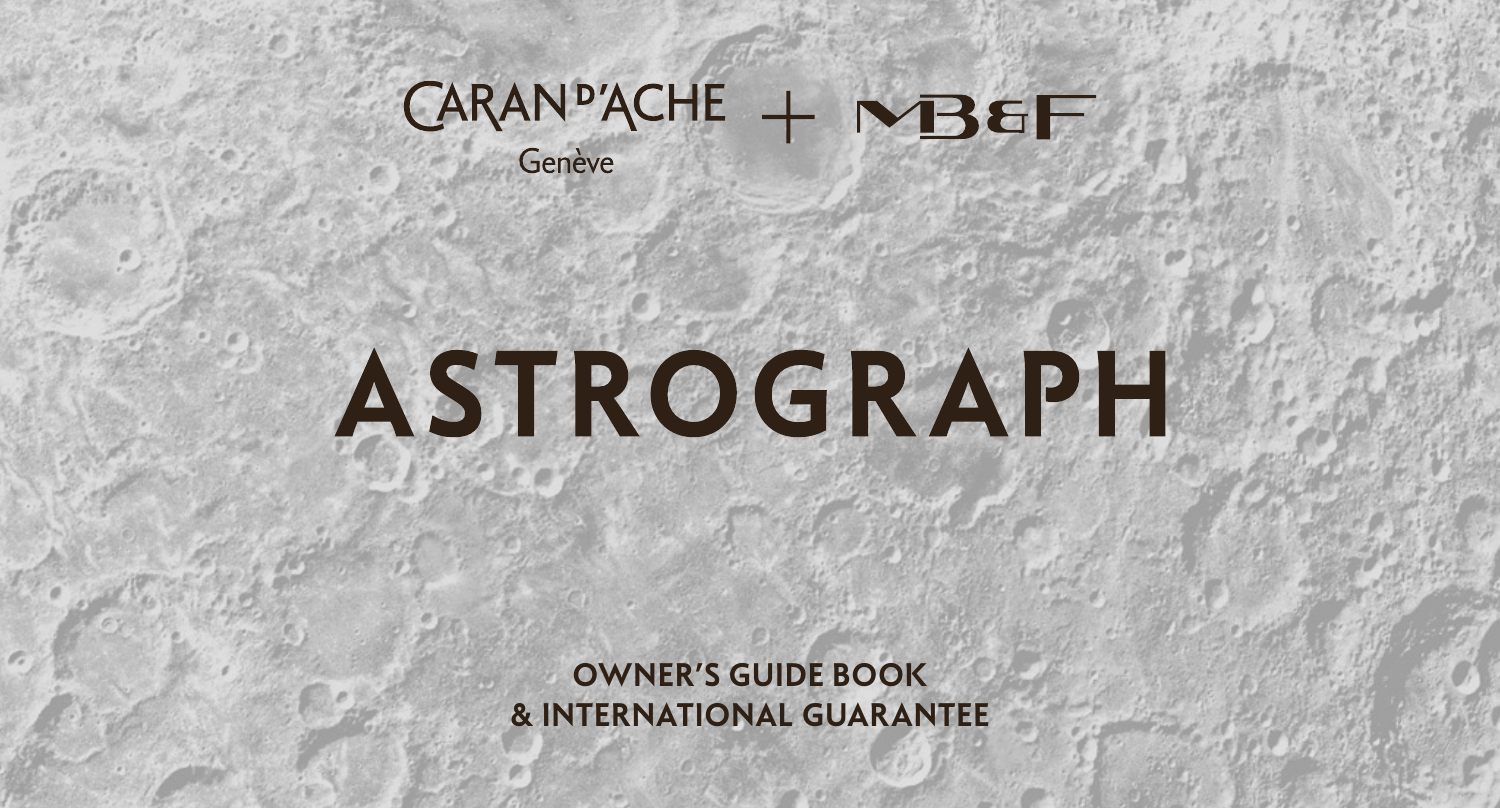# CARAN<sup>D</sup>'ACHE

# MAISON DE HAUTE ÉCRITURE

**Heir to over a century of precious expertise, since its creation in 1915 the Maison Caran d'Ache has cultivated the spirit of elegance and the particular care that it devotes to the art of fine writing. In harmony with the grand tradition of Swiss Manufactures, it passionately develops and crafts superlative products in Geneva that match the rigorous demands of the Swiss Made label.**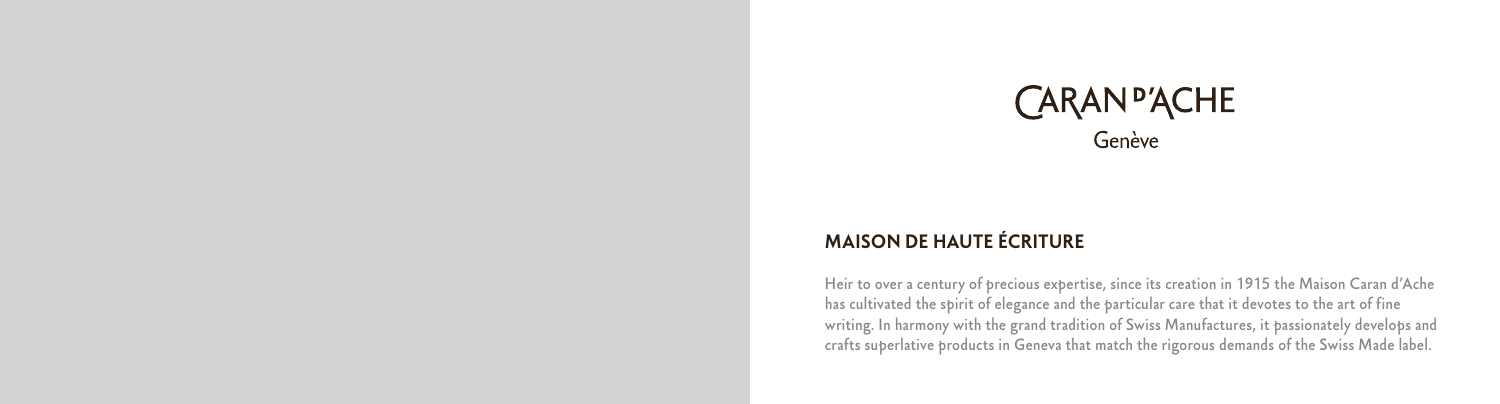# CARAN D'ACHE + MB&F A UNIQUE ENCOUNTER

**Sharing the same creative passion for mechanical excellence, the Maison Caran d'Ache has partnered with the youthful MB&F watchmaking company. The MB&F, Maximilian Büsser & Friends brand is synonymous with exceptional mechanical exploits, opening up a trailblazing path in Swiss Fine Watchmaking and kinetic art.**

**This common passion resulted in the idea of producing an exceptional piece, Astrograph, paying symbolic tribute to the spirit of exploration and to the childhood dreams at the root of technical progress.** 

# **ASTROGRAPH** A CREATIVE ODYSSEY

**Conquering space by propelling his dreams towards it, embodied in a rocket-pen: such was the original idea behind Astrograph.** 

**This creation was a true technical challenge, masterfully addressed by the Maison Caran d'Ache teams inspired and supported by Maximilian Büsser's innovative spirit.** 

**With the development of Astrograph, Caran d'Ache and MB&F perfected an exceptional writing instrument featuring a complex architecture, ensuring an extremely comfortable grip, while stirring the imagination to embark on new flights of fancy.**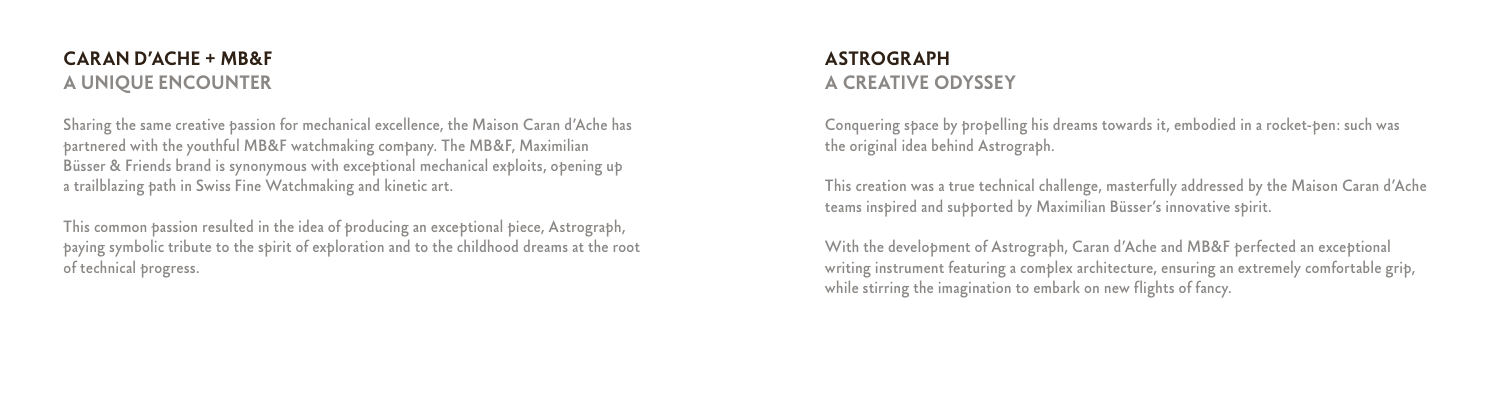**1. Cockpit and storage tanks.**

**2. Chamber.** The cap of<br>the rocket-<br>unscrews<br>to release t<br>writing the rocket-pen unscrews to release the instrument. **3. Auxiliary engine reservoir.**

**4. SAS.**

**5. Hold and engines.**

A trigger ring of the symmetrical feet. concealed in the pen enables the opening of the three stabiliser

eet. **6. Stabiliser feet.** 6 Stabiliser

**7. Ladder.**

**8. Engine.**

**9. Astro.** delivered Astrograph is with a magnetic astronaut that can be attached at will to the

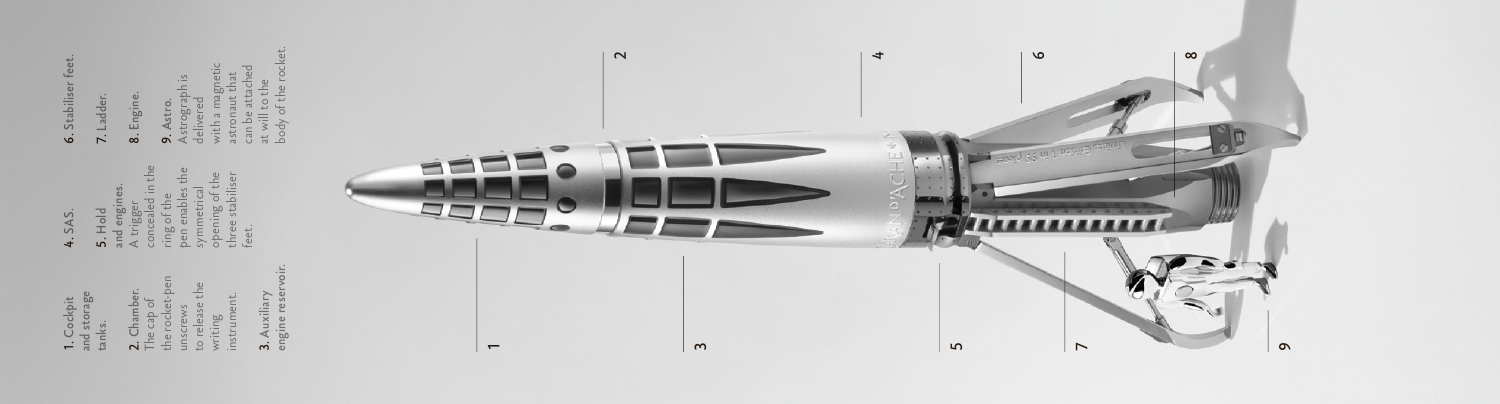

#### ASTROGRAPH WRITING INSTRUMENTS

**The Astrograph Limited Edition is available in three versions with different finishes:** 

- **Astrograph sandblasted matt rhodium available in roller pen • and fountain pen, limited to 99 pieces each.**
- **Astrograph high gloss rhodium available in fountain pen, • limited to 99 pieces.**
- **Astrograph anthracite ruthenium available in fountain pen, •limited to 99 pieces.**

#### THE MATERIALS

**Caran d'Ache writing instruments reflect our recognised expertise in working with different materials. Each pen produced in our Swiss workshop is carefully controlled during manufacturing. Astrograph Limited Edition gathers very special artistic crafts such as engraving, polishing and lacquering, which require exceptional precision and meticulous work.**

- **• 1&3: The cockpit and auxiliary engine reservoir are either coated in rhodium or coated in ruthenium depending on the finish of your Astrograph. The chequered motif is created using an anthracite lacquer.**
- **• 5&8: The engines and reactor are ruthenium-coated.**
- **• 6: The stabiliser feet are sandblasted and covered in rhodium. The sides and edges are high gloss. The shock absorber cylinders are high gloss, while their central section is satin-brushed.**
- **• 7: The miniature ladder features rhodium-coated sandblasted and satin-brushed sections.**

**• 9: The astronaut is rhodium, silver-coated.**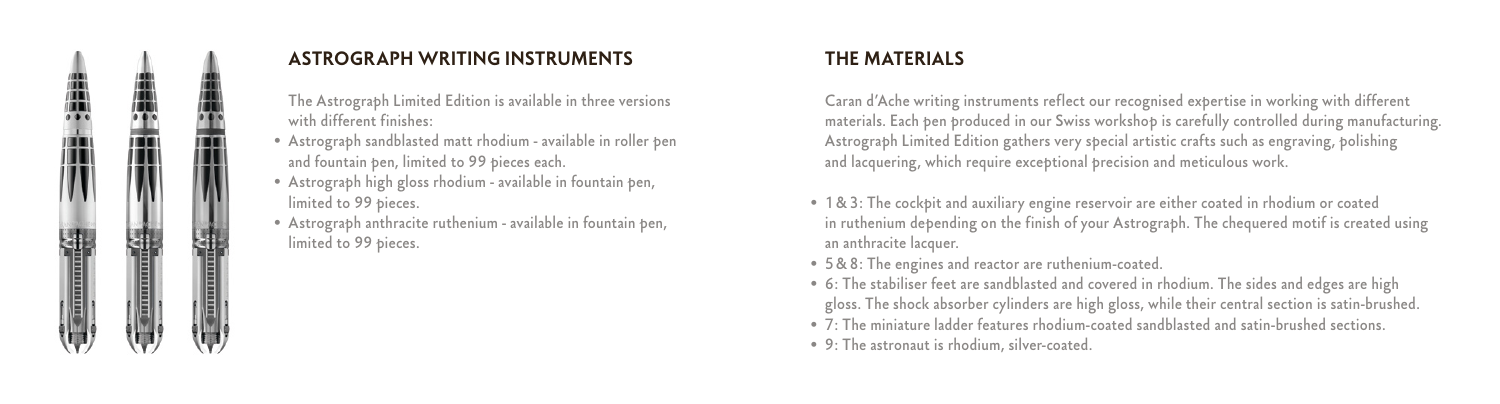

#### ASTROGRAPH FOUNTAIN PEN

**As with each Caran d'Ache writing instrument, your Astrograph Limited Edition fountain pen is the product of our long tradition of high-quality manufacturing and creativity. It combines advanced technology with the irreplaceable expertise of skilled craftsmen.**

**The pen's nib is produced in 18-carat gold engraved with the hexagon, symbol of Caran d'Ache hexagonal-shaped pencil. It is polished, tested and prepared by hand, to guarantee you matchless writing comfort.**

**Your Astrograph fountain pen is set with a piston pump. Small ink cartridges can be used as well in replacement of the piston pump.**



#### PRECAUTION DURING USE

**Do not dismantle any part of the writing block. When you use your Astrograph Limited Edition fountain pen for the first time, we suggest that you write a few lines in order to start the ink flow.**

#### USING CARTRIDGES

**Your Astrograph Limited Edition fountain pen must always contain two cartridges fitted back to back as shown in the diagram. Pierce the top cartridge by screwing in the body of the pen all the way.**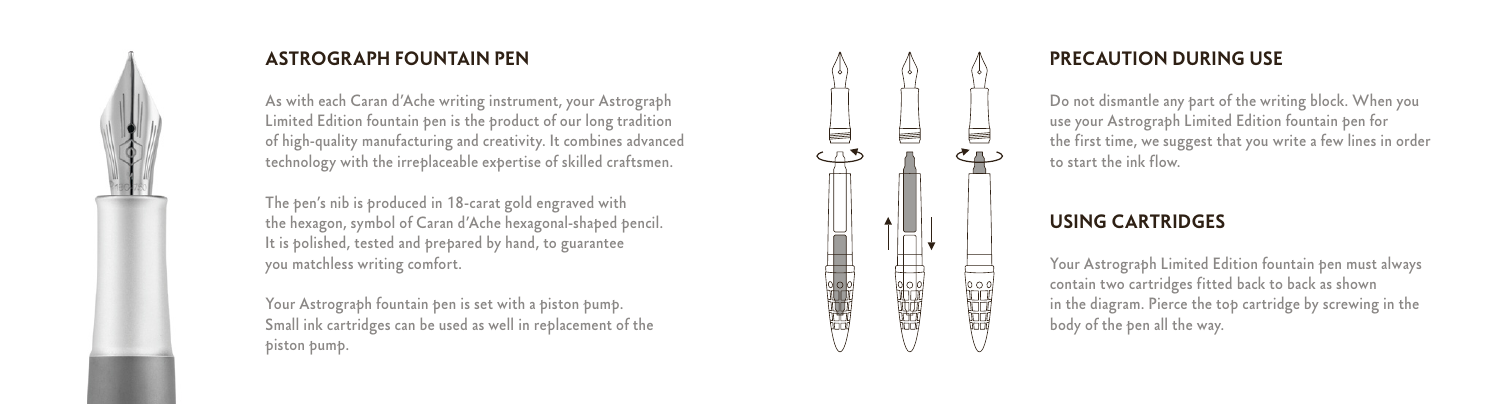

#### USING THE RESERVOIR PUMP

- **Unscrew the Astrograph Limited Edition fountain pen. • Turn the knurled section of the pump anti-clockwise till it • reaches the stop.**
- **Immerse the whole nib into the ink bottle. •**
- **Turn the knurled section clockwise until the reservoir • is completely full.**
- **Make a half turn anti-clockwise to expel a few drops of ink, • then clockwise again until it reaches the stop.**
- **Clean off any accumulated ink by placing absorbent paper • on your nib.**
- **Screw the writing block back into the body of the pen. •**

# CARE OF THE ASTROGRAPH WRITING BLOCK

**If you do not use your Astrograph Limited Edition fountain pen for some time, the ink may dry inside the writing block.**

**Take out the cartridges, or the ink pump - which you empty and replace in the pen block. Immerse the whole Astrograph nib in a container of distilled water (never use detergents or any other cleaning materials).**

**Turn the knurled section clockwise until the reservoir is full, then anti-clockwise to expel the water through the writing block.**

**Repeat this operation until the expelled water is clear. Remove the water from the writing block by pressing absorbent paper on the split of the nib.**

**If you do not plan to use your Astrograph Limited Edition fountain pen for a prolonged period, do not refill it with ink after cleaning.**

**If any problem should arise, please contact Caran d'Ache after-sales service.**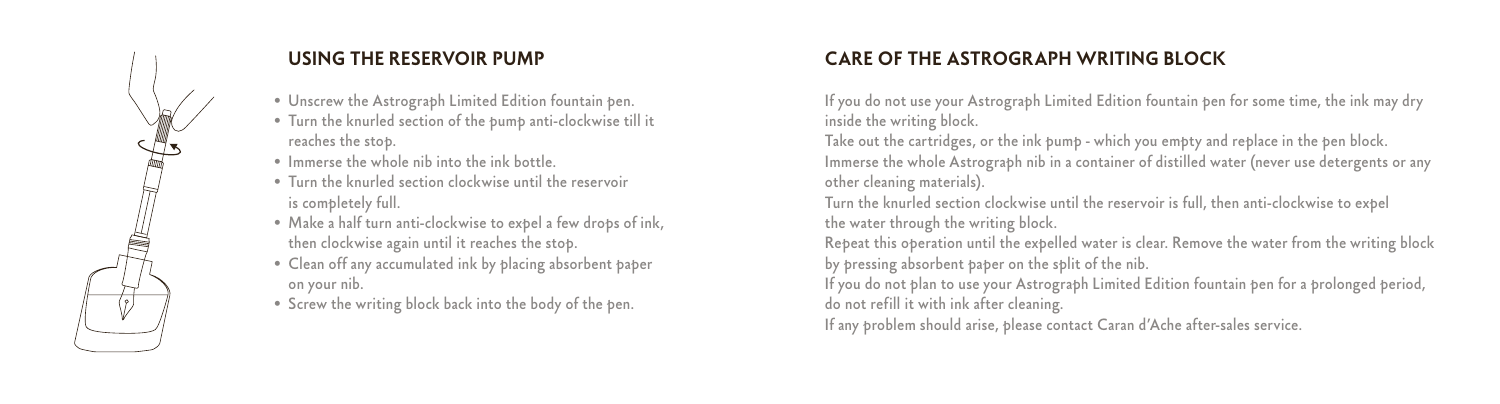

Н

#### CHANGING THE ROLLER CARTRIDGE

**Roller cartridges are available in blue or black ink. Refer to the diagram to change the cartridge.**



# ASTROGRAPH LAUNCH PAD INSTRUMENT CASE

**Adding to the fun, a case with a special design representing a launch pad has been expressly developed for the Astrograph Limited Edition.**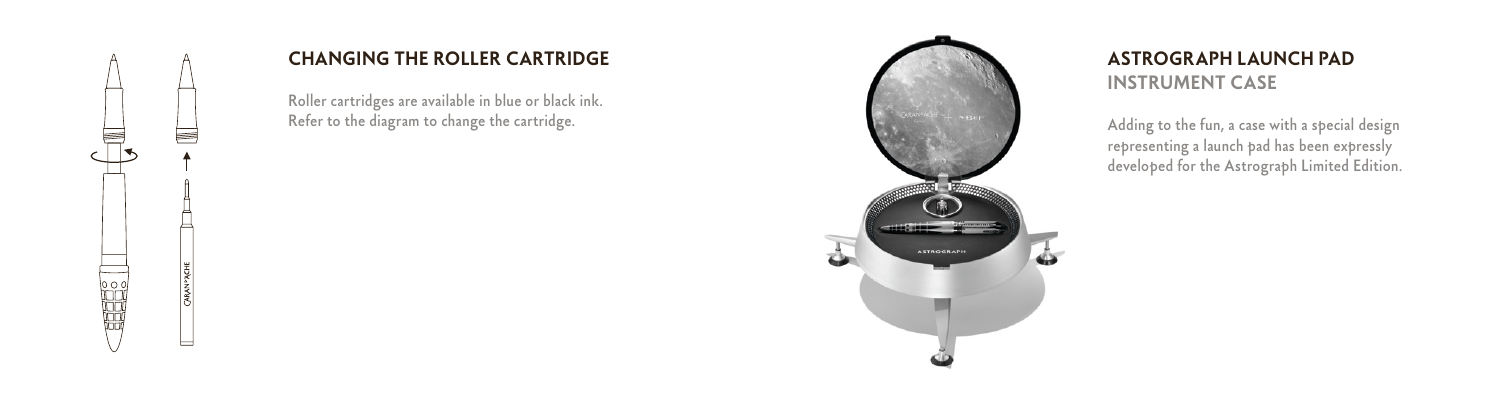#### CARING FOR YOUR ASTROGRAPH PEN

**Your Astrograph Limited Edition deserves the gentle care appropriate for all precious objects.**

#### ASTROGRAPH LEATHER POUCH

**A special leather pouch has been developed to protect and carry your Astrograph pen with you at all time. Insert your Astrograph pen with the ladder facing outwards to protect your writing instrument. Leather is a living material; it can acquire a patina over time. To preserve your Astrograph pouch, avoid prolonged exposure to bright light and keep it away from all heat sources.**

#### INTERNATIONAL GUARANTEE

**Your Astrograph writing instrument has been manufactured to the highest standards and is covered by an international guarantee against all material and manufacturing defects. If any defect becomes apparent, your instrument will be repaired or exchanged for one of similar value against presentation of this certificate duly completed by Caran d'Ache, MB&F or one of their distributors. The guarantee does not cover normal and natural wear, accidental damage, damage arising from improper use or shocks, or loss. Furthermore, the guarantee does not cover ink refills, personalised decorations, or the use of components other than those recommended by Caran d'Ache. In the event of defects, dismantling or repairs carried out by persons other than authorised Caran d'Ache and MB&F personnel invalidates the guarantee.**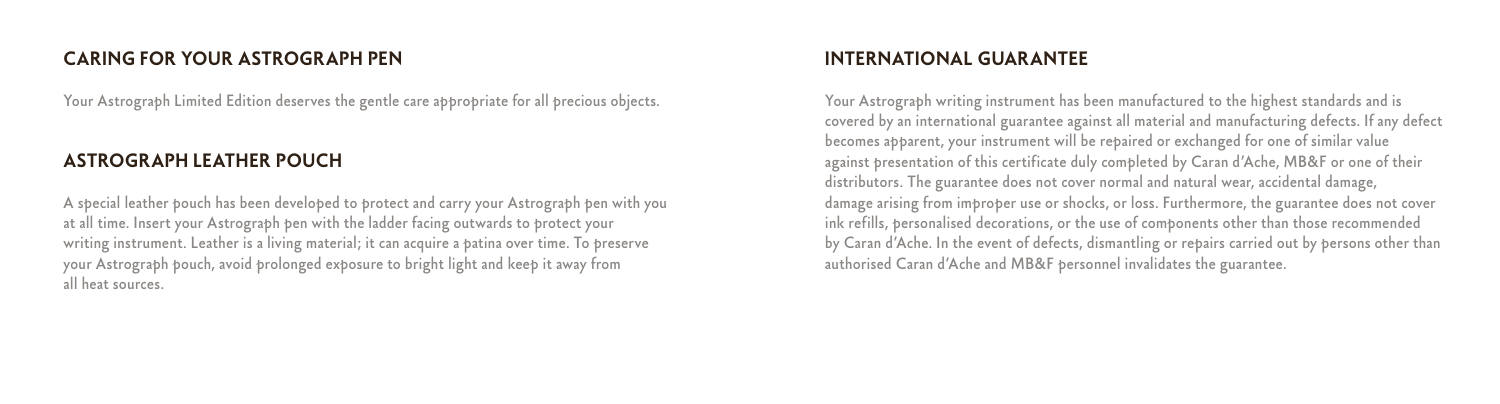| Product        | Date of purchase |
|----------------|------------------|
|                |                  |
| Dealer's stamp |                  |
|                |                  |
|                |                  |
|                |                  |
|                |                  |
|                |                  |
|                |                  |